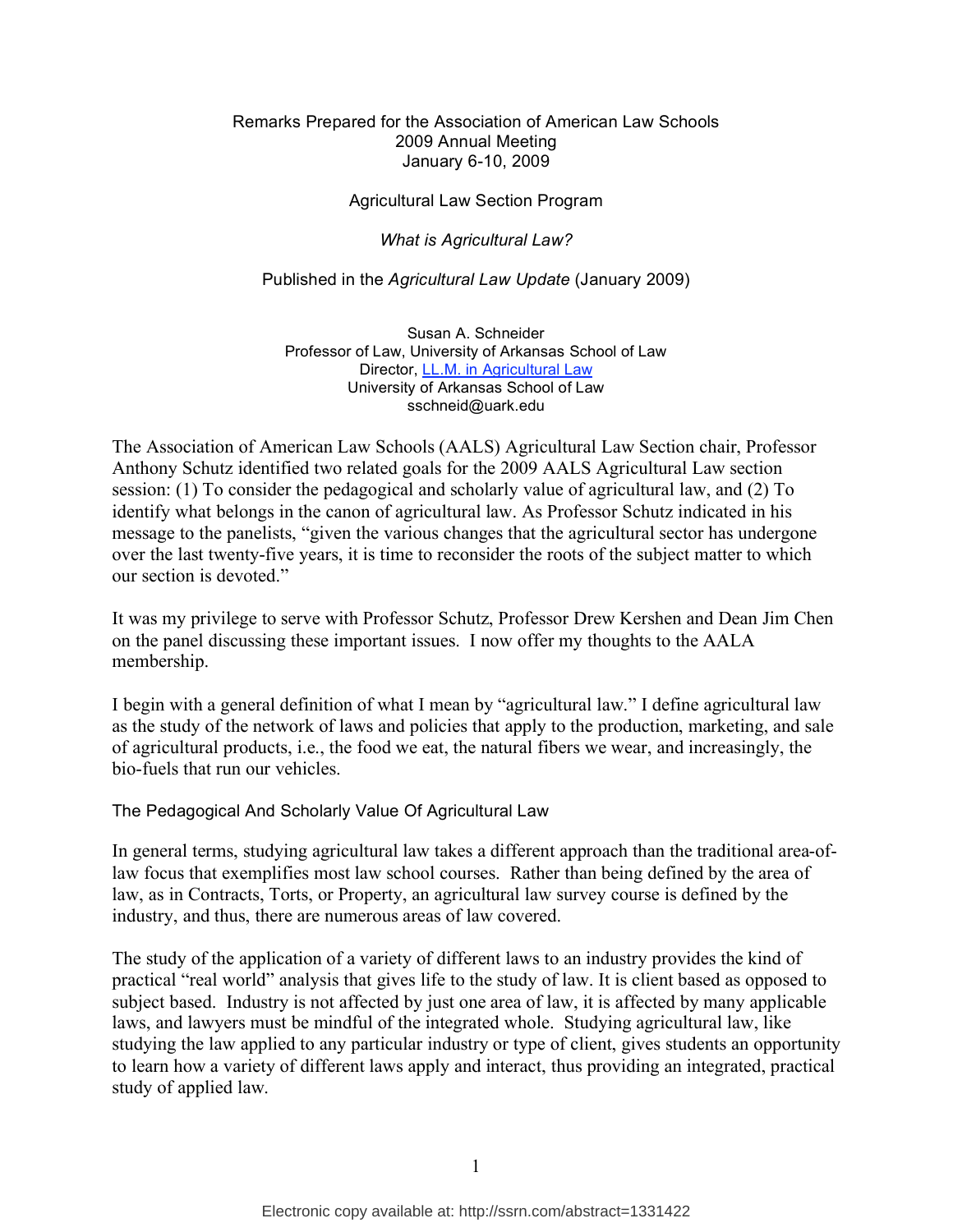Several reasons support the specific choice of the agricultural sector for this applied-law study. As noted, changes in U.S. agriculture have altered the landscape over the years, reinforcing some reasons, diminishing others, and adding new justifications.

One enduring reason to study agricultural law is that agriculture provides one of the most basic of human needs: food. In 1990, Professor Neil Hamilton identified "the fundamental nature of the production of food to human existence" as one of the primary reasons supporting the study of agricultural law.<sup>1</sup> The importance of food to society has certainly not diminished, and in fact, recent concerns about food security,<sup>2</sup> food safety,<sup>3</sup> the use of food stocks for fuel,<sup>4</sup> and the global interplay of food production and consumption<sup>5</sup> have heightened contemporary interest in food and agriculture. An adequate supply of safe, wholesome food is a fundamental need for any society, and what food is produced, how it is produced, and who has access to it all raise fundamental issues for legal study.

A second constant concerns the basic nature of agricultural production. Agriculture is an unusual if not unique industry in that it relies on the production of living things. It is therefore vulnerable to natural processes and natural forces; it is not truly under human control as it is inextricably intertwined with nature. This gives the industry a special status, and it has been a justification for protective treatment. In addition, however, as we are now beginning to

3 *See, e.g.,* Bina Venkataraman, *Amid Salmonella Case, Food Industry Seems Set to Back Greater Regulation,* NEW YORK TIMES, July 31, 2008.

4 *See, e.g.*, C. Ford Runge and Benjamin Senauer, *How Biofuels Could Starve the Poor*, FOREIGN AFFAIRS, May/June 2007. For a spirited debate on this issues, see Tom Daschle, C. Ford Runge, and Benjamin Senauer, *Food for Fuel?* FOREIGN AFFAIRS, Sept./Oct. 2007. From Foreign Affairs, September/October 2007. Both articles are available at http://www.foreignaffairs.org/20070901faresponse86512/tom-daschle-c-ford-runge-benjaminsenauer/food-for-fuel.html.

5 *See, e.g.,* Roger Thurow and Andrew Batson, *Two Families' Shifting Fortunes*, WALL STREET JOURNAL, Dec. 30, 2008, at A-7 (contrasting a poor Ethiopian family struggling to feed their child with a middle class Chinese family's food wealth and linking increased meat consumption in China to higher prices for grain elsewhere); see Posting of Susan Schneider to Agricultural Law Blog, http://aglaw.blogspot.com/2009/01/wsj-on-food-and-agriculture-contrast-in.html.

 <sup>1</sup> Neil D. Hamilton, *The Study of Agricultural Law in the United States: Education, Organization and Practice*, 43 ARK. L. REV. 503 (1990).

<sup>2</sup> *See, e.g*., Andrew Martin, *U.N. Food Meeting Ends With a Call for 'Urgent' Action*, NEW YORK TIMES, June 6, 2008 (discussing the crisis level of food insecurity in poor nations as exacerbated by higher food prices and reporting on the UN's call for "urgent and coordinated action" to address the problem). With respect to U.S. food insecurity, *see, e.g., Long Lines, Empty Shelves Are Signs Of Times At Food Banks*, CNN Online available at http://www.cnn.com/2008/US/11/25/thanksgiving.food/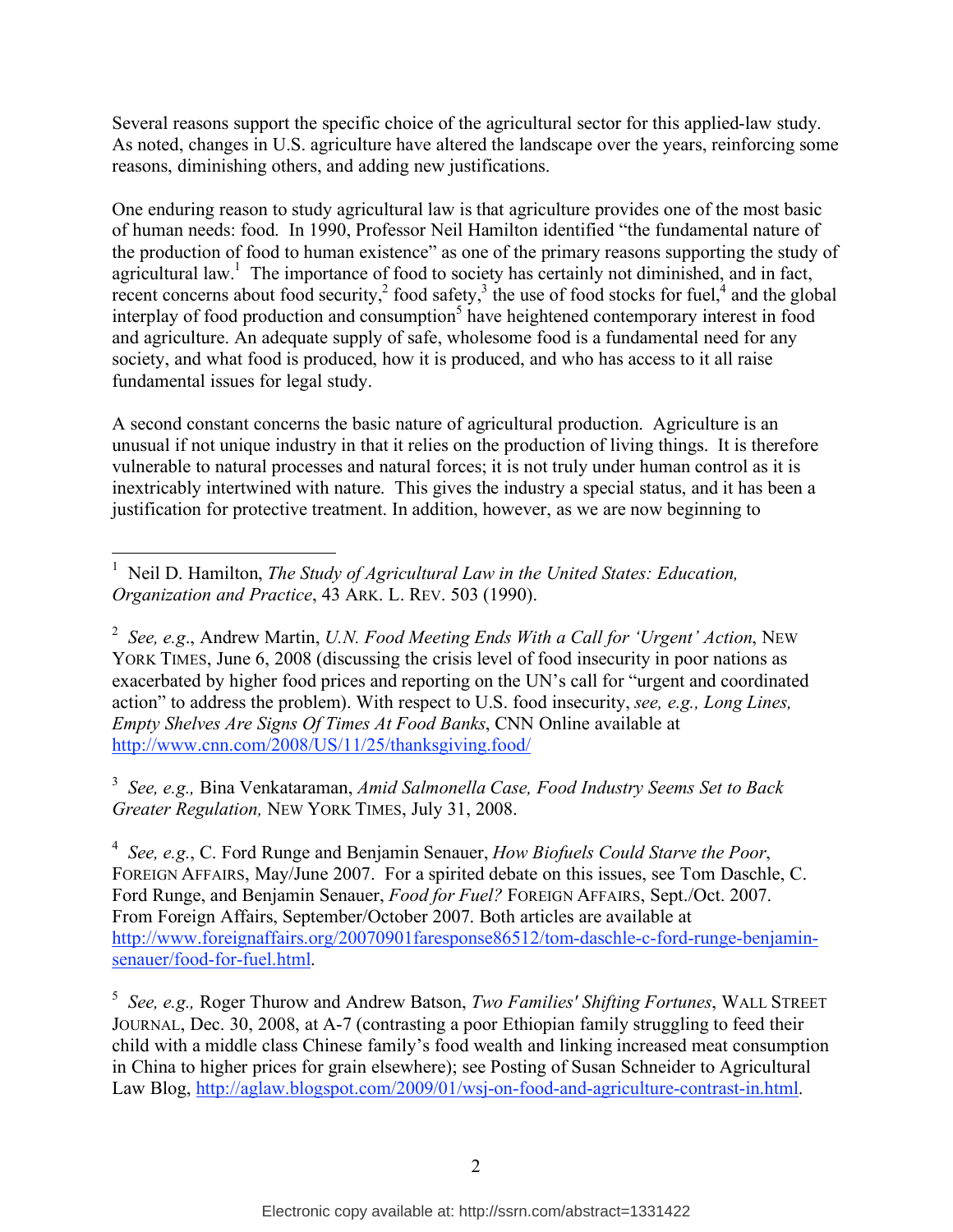understand, being the business of creating living things gives the industry of agriculture a special responsibility to confront ecological and ethical issues that may arise regarding the appropriate use and treatment of living products.<sup>6</sup>

Related to agriculture's production of living things, agriculture's extensive use of land is a third important rationale. As noted in the preface to the Agricultural Law casebook published in 1984, "[a]griculture is the only industry where land is a predominant production input. Unlike other resources, land is neither mobile nor fungible."7 The USDA Economic Research Service (ERS) reports that agriculture uses approximately 46% of the U.S. land base.<sup>8</sup> Who has control of this land, how this land is used, and what role government should play in regulation are clearly important topics of legal analysis.

History and culture provide a fourth rationale. Agriculture has long held a special place in the fabric of our society, with support for the "family farm" deeply engrained in our beliefs. As noted in the preface to the Agricultural Law casebook, "[e]fforts to protect and promote family size farms have deep historical roots and constitute a separate and distinct policy theme that permeates agricultural law."<sup>9</sup> Whether these efforts are based on romantic notions of the agrarian ideal or upon political and economic concerns about land tenure and the control of our food supply, structural issues and debate over the appropriate role of government in regulating farm structure continue to support the study of agricultural law.

These four factors, in combination with the significant political clout of the agricultural industry, have led to the creation of a network of laws that are distinct to agriculture. Historically, our legal system has treated agriculture differently than other industries, providing it with its own specific laws and with exceptions to many general laws. Thus, many of the special rules governing food and agriculture are not covered in the typical law school curriculum.<sup>10</sup> This in itself represents a an important reason to study agricultural law – both to learn the laws that apply and to debate the validity of the separate treatment of the agricultural industry.

 <sup>6</sup> These concerns may related to modification of natural processes and products such as those expressed regarding genetic modification or they may relate to animal welfare concerns.

<sup>7</sup> KEITH G. MEYER. DONALD B. PEDERSEN, NORMAN W. THORSON, AGRICULTURAL LAW CASES AND MATERIALS, xix (1984).

<sup>8</sup> USDA/ERS Briefing Room, *Land Use, Value, and Management*, available at http://www.ers.usda.gov/Briefing/LandUse/.

<sup>9</sup> AGRICULTURAL LAW CASES AND MATERIALS, *supra* note 7.

 $10$  For example, the major law school casebooks for employment and labor law courses note only that "special rules apply to agriculture." The laws that apply to the farmers who hire millions of migrant farmworkers are simply excluded from study.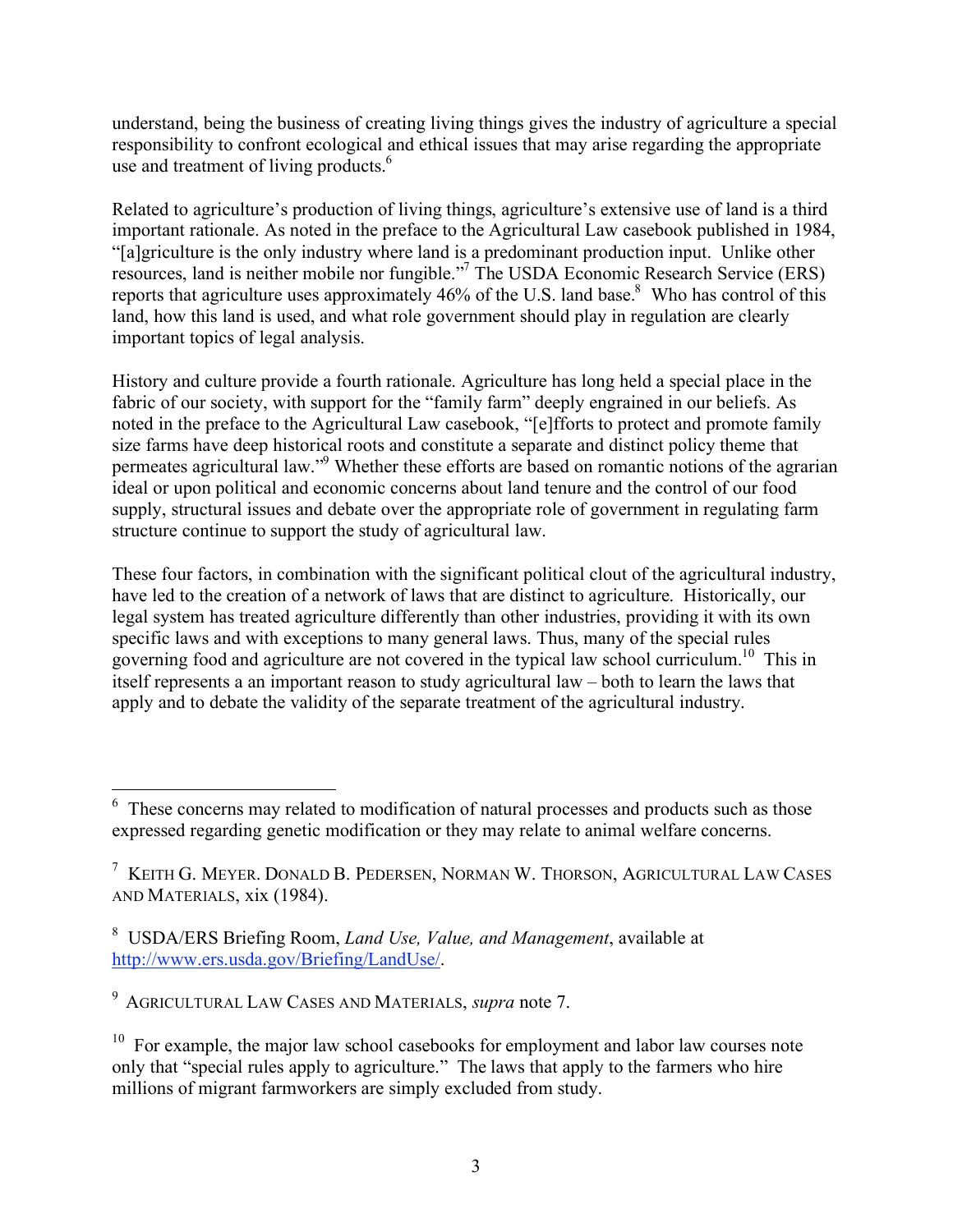A final justification, one with increasing relevance, exists. Agricultural production is a highly consumptive activity.<sup>11</sup> The agricultural sector uses more natural resources, including land<sup>12</sup> and water,  $13$  than any other single industry. It is recognized as a major polluter of water,  $14$  and a significant source of global warming.<sup>15</sup> Developing an agricultural system that balances production needs with environmental sustainability, particularly in the face of climate change is a serious challenge for the future.

In summary, agriculture is an industry that is essential to human survival, interconnected with the natural environment, supported by a rich cultural heritage, highly consumptive of our essential natural resources, and a major source of environmental problems. Clearly, it is an industry that has an impact on *everyone*, not just those involved in farming. Understanding the special network of laws that apply and developing sufficient expertise to debate the attendant policies is a very important and highly relevant academic endeavor.

What Belongs In The Canon Of Agricultural Law

One of the most fascinating aspects of agricultural law is its diversity. For example, the LL.M. Program in Agricultural Law at the University of Arkansas attracts candidates from all over the United States and from many other countries. From the very beginning of the course of study each year, it is apparent that the there are widely divergent views of agriculture. What it means to be a cotton farmer in the delta of Mississippi or Arkansas is very different than what it means to be a corn farmer in Iowa or a dairy farmer in Vermont. Similarly, consider the fruit and

<sup>12</sup> *Supra*, note 8 and the accompanying text.

13 *See, e.g.,* Piet Klop and Jeff Rodgers, *Watering Scarcity: Private Investment Opportunities in Agricultural Water Use Efficiency*, World Resources Institute, Nov. 2008 (reporting that "[a]griculture is by far the biggest water user, accounting for more than 70% of global withdrawals").

14 USDA, ERS, *Agricultural Resources and Environmental Indicators*, 2006 ed., *Chapter 2.2: Water Quality—Impacts of Agriculture*, (recognizing agriculture as "the leading source of impairment in the Nation's rivers and lakes, and a major source of impairment in estuaries.")

15 Keith Paustian, John M. Antle, John Sheehan, and Eldor A. Paul, *Agriculture's Role in Greenhouse Gas Mitigation*, Pew Center for Global Climate Change (2006) (reporting that "[g]lobally about one-third of the total human-induced warming effect due to GHGs comes from agriculture and land-use change. U.S. agricultural emissions account for approximately 8 percent of total U.S. GHG emissions when weighted by their relative contribution to global warming.") These figures do not include food transportation costs. See also, U.S. Department of Energy, Energy Information Administration date available at http://www.eia.doe.gov/oiaf/1605/ggrpt/

 <sup>11</sup> *See generally*, David E. Adleman and John H. Barton, *Environmental Regulation for Agriculture: Towards a Framework to Promote Sustainable Intensive Agriculture*, 21 STAN. ENVTL. L.J. 3 (2002).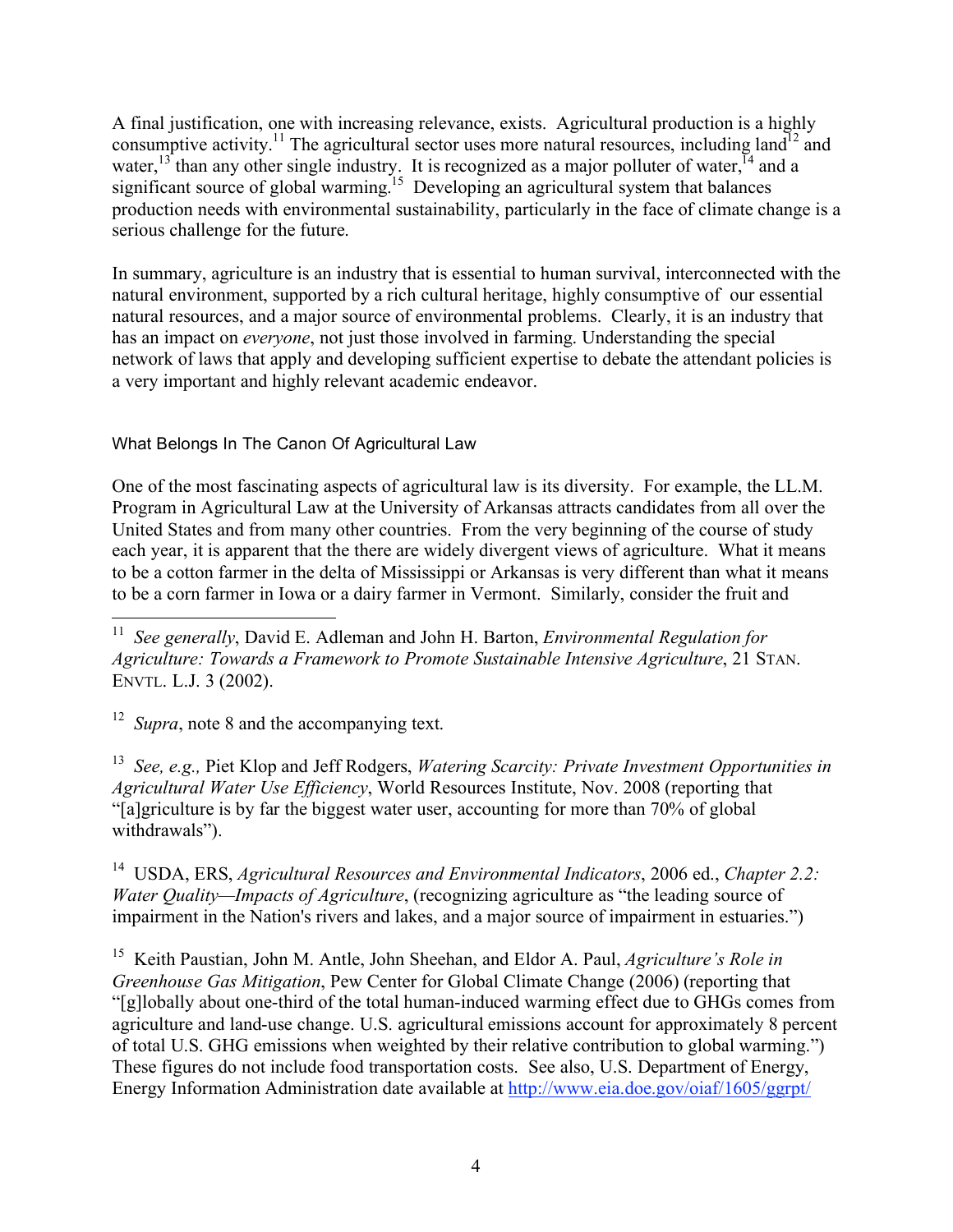vegetable farms in Florida and California as contrasted with ranchers in Montana. Adding in the important international dimensions, contrast a U.S. cotton farmer with cotton farmer in Sub-Saharan Africa.

All differences, however, are not regional. Consider the farmer who earns his or her livelihood by direct-marketing fruits and vegetables at one of the many farmers' markets. Contrast this face of agriculture with a large industrialized operation that sells to wholesale markets or canneries. Production methods, scale of operation, size of operation, and method of marketing all make for a fascinating diversity of structure, form, and culture.

Consider as well the different perspectives based on race, sex, class, and social status. The agricultural law of the migrant farm worker or the farmer who has been discriminated against because of his race or her gender may have a very different perspective than the typical white male farmer<sup>16</sup> whose land has been in the family for generations.

And, consider the different perspectives of agriculture from the standpoint of consumers. To reject or discourage consumer input into agricultural laws would be nonsensical. In our free market system, agriculture is in the business of raising products for sale. What seller can be successful with out a close connection to its buyers? And what purchase is more important than the food one eats? Increasingly, consumers are recognizing this importance and seeking a greater connection with the food they eat while questioning its origins and composition. This heightened interest on the part of those previously detached from farming offers a tremendous opportunity for learning, for constructive debate, and for coordinated efforts to examine the positive and the negative aspects of our food system.

With these varying perspectives in mind, it is virtually impossible for an agricultural law survey course to cover all of the issues raised in any satisfying manner. Even in the LL.M. Program in Agricultural Law it is a struggle to cover all of the issues within a twenty-four credit curriculum.

Each of the following topics or curricular subject matter, in no particular order, could be considered to be a topic area that directly supports the reasons given for the study of agricultural law:

• The government's regulation of agricultural production and the sale of agricultural commodities, including the study of the federal farm programs; marketing orders, the Packers & Stockyards Act, the Perishable Agricultural Commodities Act, and the Warehouse Act and state grain dealer statutes.

<sup>&</sup>lt;sup>16</sup> USDA ERS reports that "[a]bout three-quarters of the general U.S. population is classified as being solely White (i.e., White alone and of all ethnic origins). Farm operators are much more likely than the general population to report being White. In 2007, 96.6 percent of principal operators reported being White . . ." ERS data also finds that only "about 10 percent of principal farm operators are women." USDA ERS Briefing Room, *Farm Household Economics and Well-Being:Beginning Farmers, Demographics, and Labor Allocations*, available at http://www.ers.usda.gov/briefing/wellbeing/demographics.htm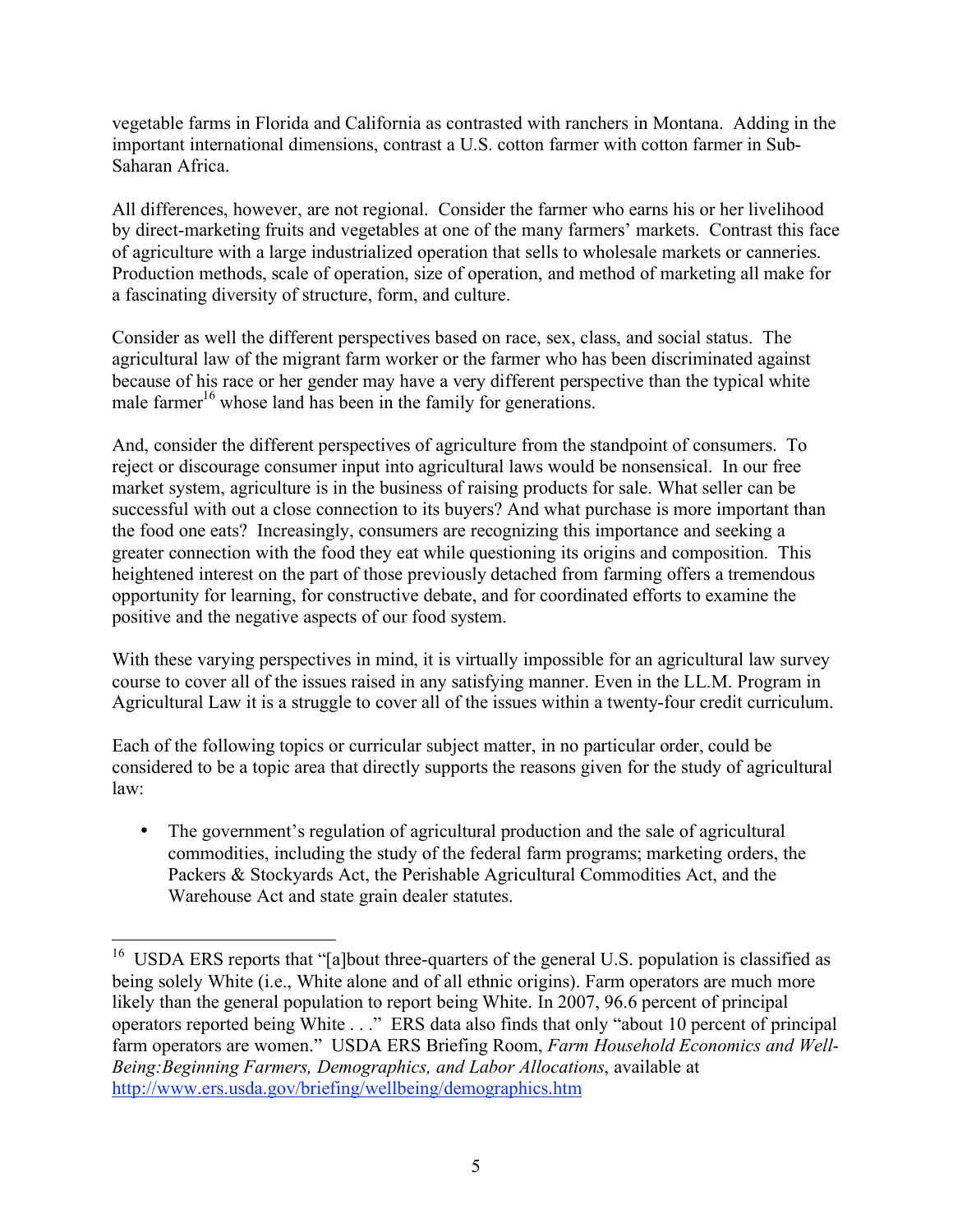- The government's regulation of food through the statutes implemented by both the FDA and the USDA, including efforts to regulate food safety, food labeling, and production claims such as the organic standards.
- The application of commercial laws to agriculture, including the study of UCC Articles 2, 7, and 9 as well as the Bankruptcy Code.
- Governmental entities and programs established to promote agriculture, including USDA lending programs and the Farm Credit System as well as other USDA efforts.
- The adaptation of business structures, such as agricultural cooperatives to agricultural operations.
- The regulation of natural resource use and efforts to protect the environment from degradation from agriculture; efforts to develop a sustainable model for production.
- Legal and policy issues regarding land tenure, farm structure, and the ownership of the incidents of production.
- The regulation of animal husbandry and the ethical and cultural issues raised.
- International trade in agricultural products and the global impact of domestic production and consumption patterns.
- Agricultural labor law, both domestic and international.
- Food security, insecurity, poverty, and the right to food as a human right.
- The use and regulation of technology, including biotechnology; and intellectual property rights associated with agricultural production.
- Agricultural taxation and planning for generational transfer of agricultural assets.
- The encouragement, regulation and consequences of agricultural production of biofuels.
- Agriculture and rural residency, including such topics as rural poverty, population decline, and rural development initiatives.

Developing a reasonable survey course from this list far ranging topics need not be as daunting a task as the length of the list implies. I offer five guidelines for selecting subject matter from this list and designing a fluid course model.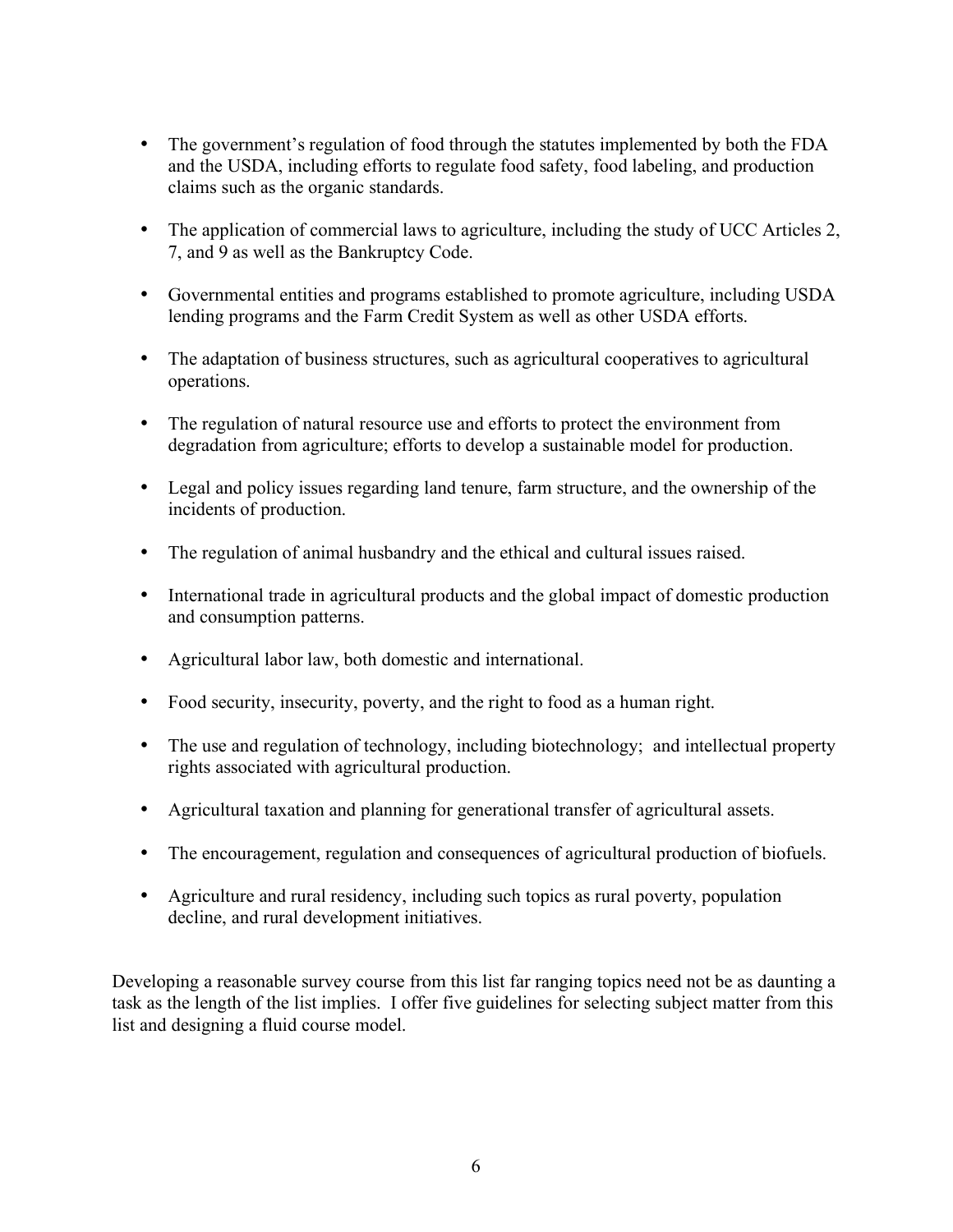## **1) Emphasize the importance of agricultural law, relying upon the rationales set forth above, and using the subject matter selected to reinforce this theme.**

An Agricultural Law course should awaken in the students the realization that this is something that matters to them personally and that will spark a life long interest and appreciation in where their food comes from and how it is produced.

### **2) Expose the diversity of agriculture while addressing the interests of the students.**

Teaching the Grazing Act in Vermont or the Migrant and Seasonal Agricultural Worker Protection Act in Montana may not be of great interest to the students. There is clearly a need to focus on the elements of agricultural law that are of interest and relevance to the students. Showing them the incredible diversity of issues and perspectives, however, should serve to heighten their interest and demonstrate the complexity of the discipline.

# **3) Reflect the current issues of concern and pressures on the industry.**

Agriculture is a dynamic industry; what issues are of greatest concern will vary with the times. During the financial crisis of the 1980's, most Agricultural Law courses were focused on commercial law, in particular, issues of finance and credit. Today, issues of environmental law, sustainability, and food safety are arguably of greater interest. Using the events of the time can serve to promote student interest, increase the relevancy of the course, and best prepare students to address those issues in practice.

### **4) Promote open discussion of policy issues.**

Many of the policy issues involved in agricultural law are complex and controversial. They may deal with one's family heritage, one's personal beliefs, and one's personal choices. I personally do not teach agricultural law as an advocacy exercise. My approach is generally not "pro-farmer" or "anti-farmer." My goal is to raise questions, provide resources, and suggest ways for the students to develop answers.

# **5) Balance the interests of those who consume agricultural products with those who produce them.**

In my view, agricultural law, and indeed agriculture, has suffered in the past from being too isolated from the consumers that it serves. Food is the most basic item that is produced and sold, and the interests of consumers of agricultural products must have a seat at the agricultural law table. Greater understanding will promote greater appreciation and in the long run, a more secure food system.

#### **6) Provide access to the unique aspects of the law as applied to agriculture.**

Because other law school courses do not often address the unique application of their subject matter to agriculture, it is helpful to focus the agricultural law curriculum on those areas of law that are unique to agriculture. However, many such areas may well be beyond the typical survey course.

Refer students to the abundant resources available for future study. Tell them about: The American Agricultural Law Association; The LL.M. Program in Agricultural Law (http://law.uark.edu/llm; blog at

http://aglawllm.blogspot.com);